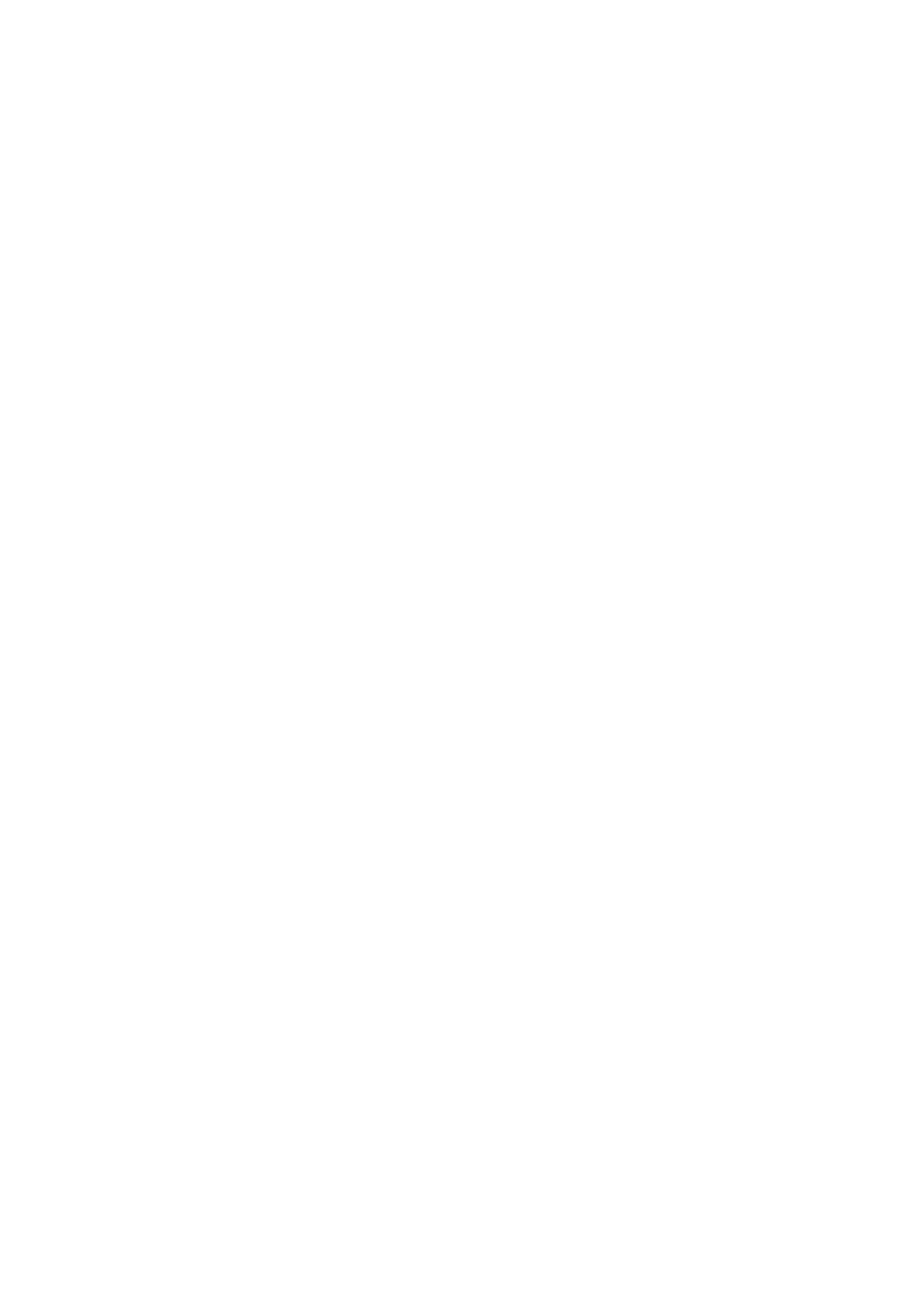**Hearing Committee Report and Decision on a resource consent application by the New Plymouth District Council to discharge contaminants onto and into land and into air at the New Plymouth Wastewater Treatment Plant on a contingency basis**

> Taranaki Regional Council Private Bag 713 **STRATFORD**

> > 23 March 2015

Doc#1475863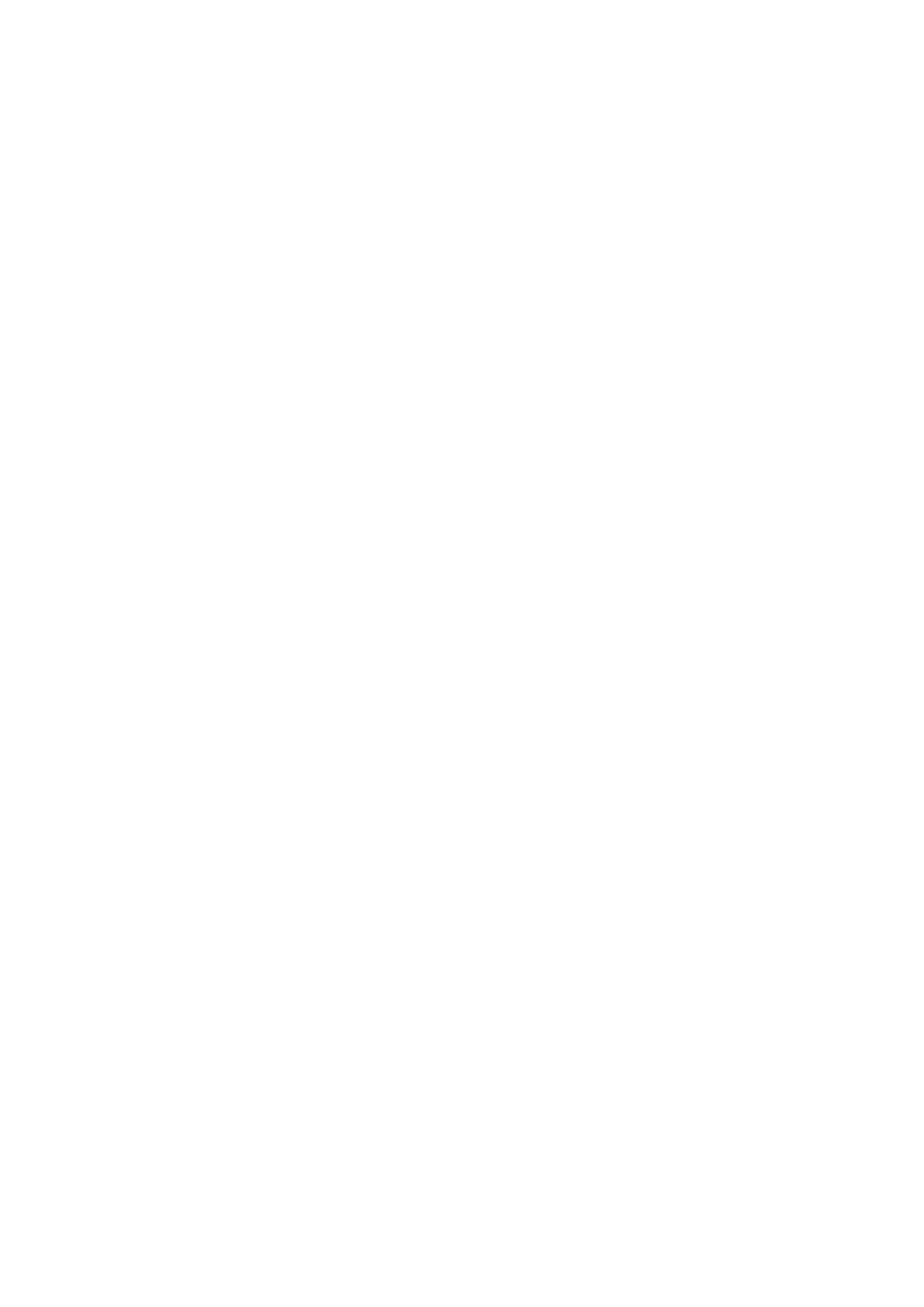#### **Report and decision of a Committee of the Taranaki Regional Council which heard, commencing at 9.30 am on 25 February 2015, at the Taranaki Regional Council offices, Stratford, an application by the New Plymouth District Council.**

The application seeks to discharge contaminants onto and into land and into air at the New Plymouth Wastewater Treatment Plant on a contingency basis.

The application, made in accordance with the Resource Management Act 1991 [the RMA] was lodged with the Taranaki Regional Council [Council] and is referenced as application 14-09984-1.0.

#### **Present**

#### **Commissioners:**

Cr David Lean [Chairperson] Cr Michael Joyce Cr Neil Walker

#### **Applicant: New Plymouth District Council**

Kimberley Hope [on behalf of applicant] Graeme Pool [on behalf of applicant] Graeme Morris [on behalf of applicant] Alan Webb Legal counsel Andrew Britton Legal counsel

#### **Taranaki Regional Council Officers:**

Colin McLellan Consents Manager Gary Bedford Director- Environmental Quality Sean Mooney Consents Officer Darlene Ladbrook Senior Consents Administration Officer Janette Harper Consents Administration Officer

#### **Submitters:**

Hamish Fairey Technix Industries Ltd Annie Sanderson Bubbles Ltd Nick Collins Bubbles Ltd David Olsen NPE-Tech & CMO Properties Alan Rasmussen Razz Trust/Betts & Bishop Landscaping Lisa McCready Downer NZ Ltd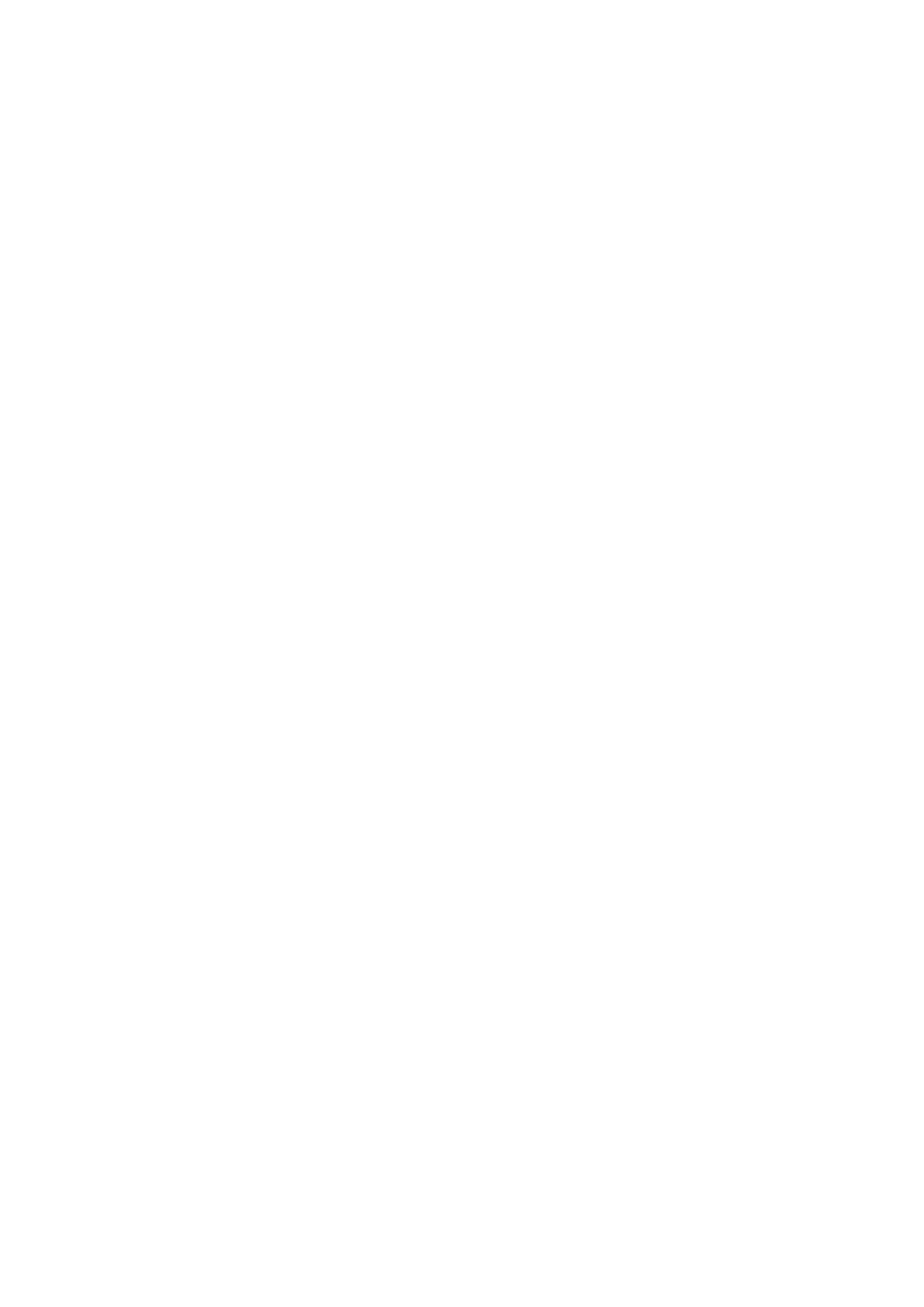# **Description of Proposed Activity and Existing Environment**

- 1. The application by New Plymouth District Council (NPDC) is to discharge contaminants onto and into land and into air at the New Plymouth Wastewater Treatment Plant (NPWWTP) on a contingency basis.
- 2. The application is to discharge on to three separate areas, 'A', 'B' and 'C', as shown on Figure 1 below. In the original application Areas 'A' and 'B' were larger, but NPDC advised early in the hearing that they were to be reduced to that shown in Figure 1.
- 3. The subject site is located at the end of Rifle Range Road, 400 metres inland from the Tasman Sea (Figure 1). The Waiwhakaiho River is located within 100 metres of the western boundary and an unnamed tributary runs along the northern boundary.



**Figure 1:** New Plymouth Wastewater Treatment Plant site layout

- 4. The surrounding land use consists of farmland, a golf course to the east, coastal reserve to the north, and the Waiwhakaiho industrial area to the south and south west. Lake Rotomanu recreational area and New Plymouth Coastal Walkway are also located within 500 metres of the site.
- 5. NPDC also currently holds resource consent 4740 to discharge contaminants into the air from sludge drying and processing activities at the NPWWTP. The consent requires that emissions do not give rise to any odours that are offensive or objectionable at or beyond any boundaries of the site. It does not authorise emissions to air associated with the land disposal of sludge.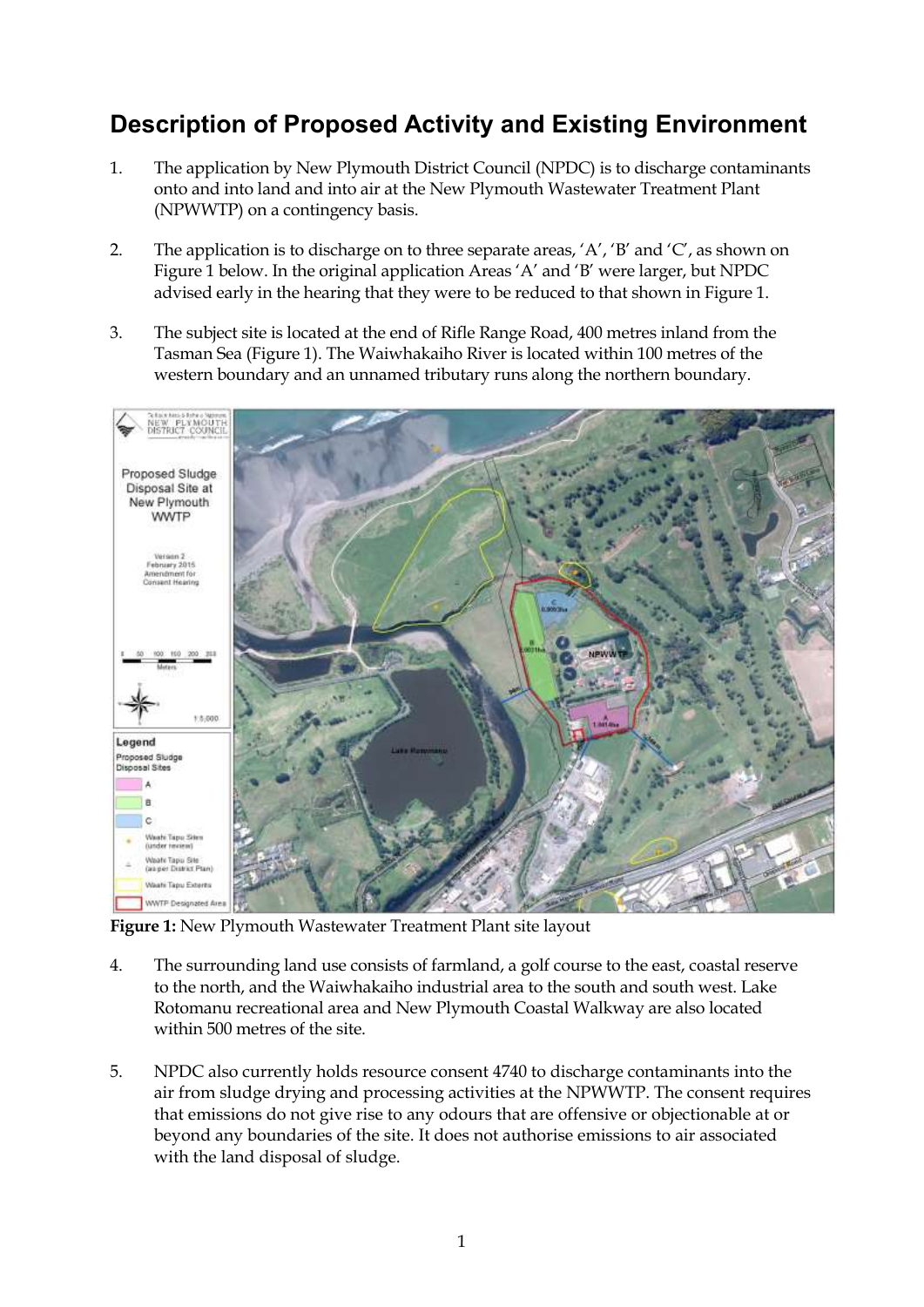- 6. Wastewater that enters the NPWWTP is initially treated through the plant before it is discharged to the aeration basin where it is treated to create biological sludge. Surplus sludge which accumulates in the basin is removed and dewatered (to 14% dry) before being thermally dried by the Thermal Drying Facility (TDF). During this drying process the sludge is sterilised and a biosolid product, with less than 10% moisture content, is produced that is then sold as a dry fertiliser.
- 7. NPDC is applying to discharge dewatered sludge (14% dry solid) to land surrounding the NPWWTP during circumstances when the material produced can not be processed or used as normal and must be disposed of. For example when:
	- the TDF is not operational during maintenance or breakdown;
	- the sludge volume exceeds the operational capacity of the TDF; and
	- the TDF is being upgraded.
- 8. The land proposed for the discharge in this application was approximately 4.2 ha. The application states that it would therefore likely provide sufficient capacity for disposal of 10,000 wet tonnes of sludge. However, recognising the maximum proposed discharge rate of 2000 tonnes/ha, and taking account of buffer distances, NPDC agreed at the hearing that the capacity would be less than this.
- 9. Any sludge that is to be discharged to land is dewatered to 14% dry solids and then transported to the disposal site where it will be mixed with the soil by rotary hoeing the sludge to a depth of up to 150 mm. The sludge will be spread evenly and incorporated into the soil on the same day to reduce the potential for odour.
- 10. The application rate of sludge is determined by the level of heavy metals in the sludge and in the soil. By using the soil limits set in established guidelines an application rate can be determined. The application rate will be a maximum of 1000 tonnes/hectare per application, and will not normally exceed 2000 tonnes/hectare in total.
- 11. The disposal of sludge to land is to be undertaken in accordance with a management plan.

# **Regional Plan Rules**

- 12. The relevant regional plans are the *Regional Air Quality Plan for Taranaki* (RAQP) and the *Regional Freshwater Plan for Taranaki* (RFWP).
- 13. The application is a discretionary activity under Rule 55 of the RAQP and 44 of the RFWP.

## **Notification and Submissions**

- 14. The application was limited notified on 12 September 2014, in accordance with section 95B of the RMA. Notice was served to the following neighbours surrounding the NPWWTP:
	- Technix Group Ltd;
	- Merrilands Enterprises Ltd;
	- Bubbles Ltd;
	- AD & RJ Rasmussen;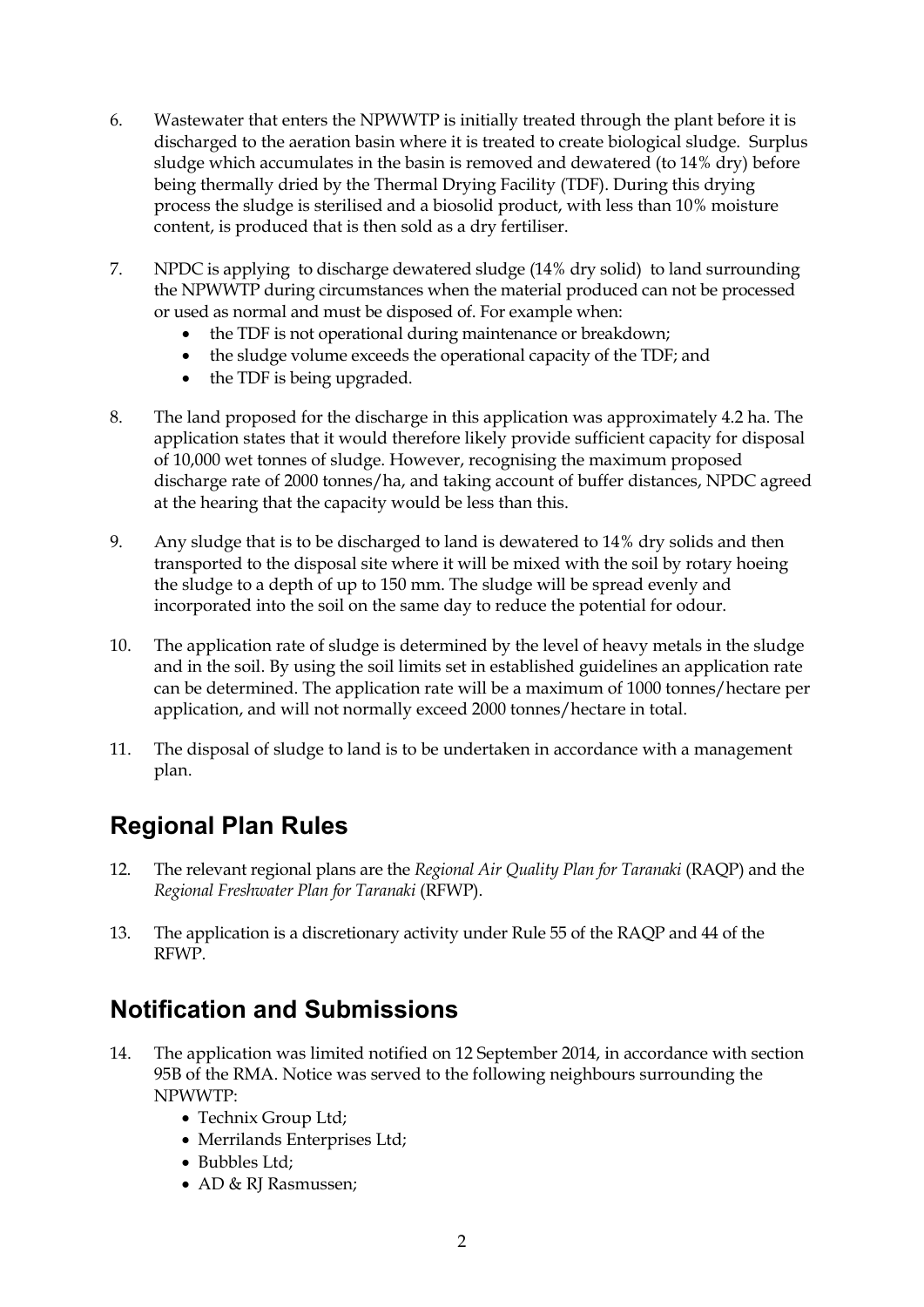- CMO Properties;
- Go Mobile NZ 2011 Limited (Triple R Holdings);
- ICL Properties Limited;
- Plumbtech Taranaki Ltd:
- Vickers Road Limited;
- New Plymouth Golf Club Inc;
- Ngati Tawhirikura Hapu;
- Taranaki Concrete Recyclers;
- Betts & Bishop Landscaping;
- NPE- Tech Ltd:
- Excel Refrigeration and Air Conditioning;
- Downer Group NZ; and
- Alta Copco NZ.
- 15. A total of 10 submissions were received from the following parties:
	- NPE-Tech Limited & CMO Properties;
	- Triple R Holdings Limited;
	- Betts & Bishop Landscaping;
	- Alan & Robyn Rasmussen;
	- Bubbles Limited;
	- Vickers Road Partnership;
	- Downer New Zealand;
	- New Plymouth Golf Club Inc (NPGC);
	- Tawhirikura Iwi; and
	- Technix Industries Limited.
- 16. All submissions opposed the granting of the application except NPGC which supported the proposal but expects that appropriate conditions should be placed on the consent to ensure that the odour from the discharges does not affect the users of the golf club anymore than it already does and that the health risk to members is minimised.
- 17. The 9 opposing submissions were on similar grounds. The key issues raised were:
	- The general effects of odour and dust on neighbours ;
	- Potential health effects from air borne pathogens;
	- Groundwater contamination;
	- Effects of the discharge on property values; and
	- The lack of alternative disposal sites.

## **Pre-circulated Evidence**

- 18. Council staff prepared a report [the Officer Report] in accordance with section 42A of the RMA, which was provided to all parties before the hearing in accordance with section 41B of the RMA. The Officer Report included an assessment of the proposal under the provisions of the RMA and recommended that the discharge be allowed to occur until 1 June 2020, but that the consent itself expires in 1 June 2022.
- 19. The recommendation included conditions of consent including restricting the circumstances in which land disposal may occur.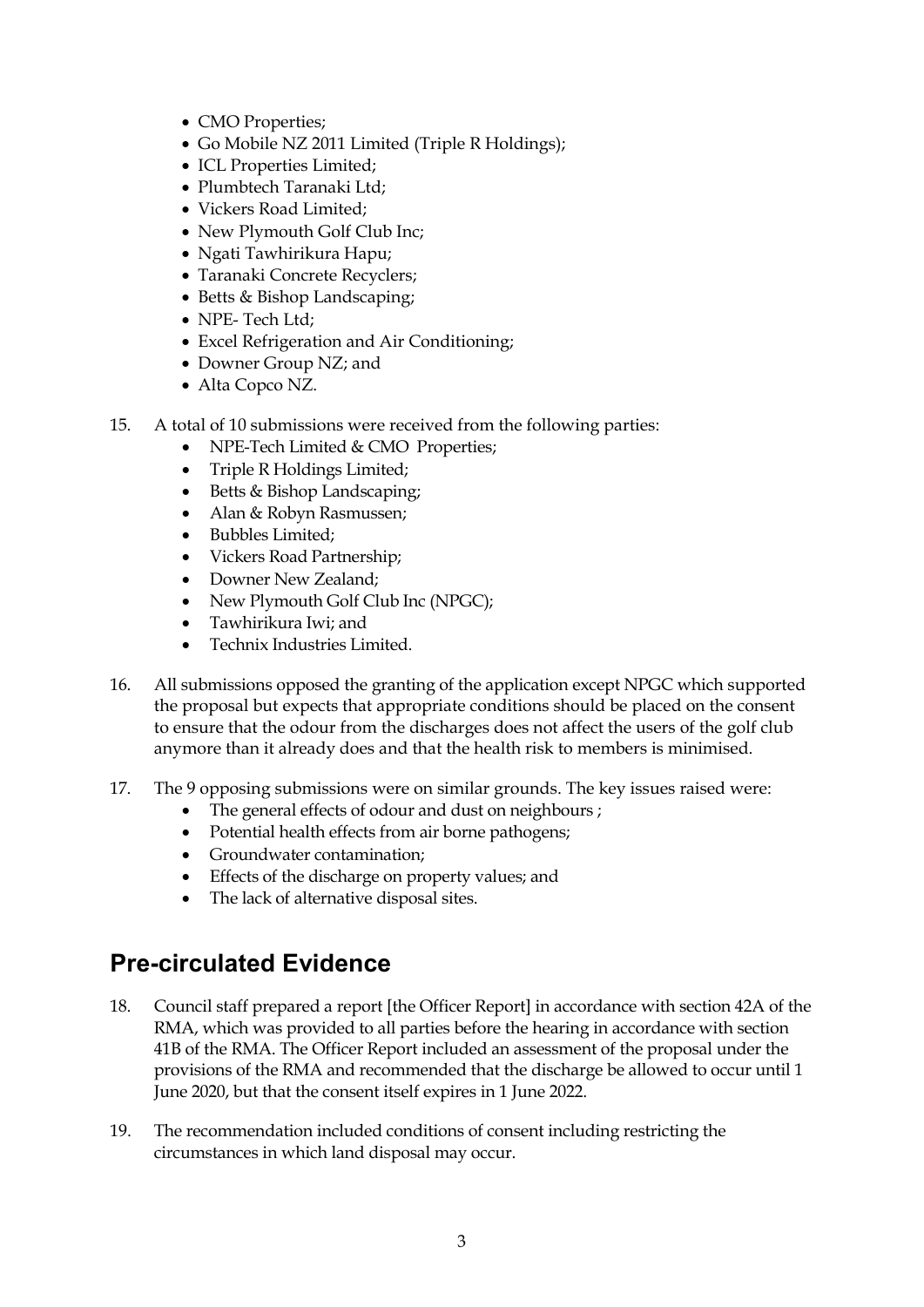- 20. The evidence of Mr Morris, Mr Pool and Mrs Hope was also pre-circulated.
- 21. None of the submitters provided any expert evidence for pre-circulation in accordance with section 41B. However the day before the hearing, Mr Collins provided a statement from a Consultant Engineer about the grading of the sludge, which the Council sent to all parties.

# **The Hearing**

### **Procedural Matters**

- 22. The Chairperson, Cr David Lean, opened the hearing and introduced the members of the Committee [the Committee].
- 23. Cr Lean welcomed the applicant, submitters and Council staff and asked parties to introduce themselves. He also noted that the Committee were familiar with the subject site and its general area, having visited the site recently.
- 24. Cr Lean outlined the hearing process, noting that submissions and pre-circulated evidence would be taken as read. He also advised that the hearing was being recorded and asked each speaker to identify themselves before speaking.

### **Summary of evidence heard**

#### **Applicant**

25. Written evidence was presented by Mrs Hope, Mr Pool and Mr Morris on behalf of NPDC. Mr Webby presented legal submissions.

#### **Evidence of Mr Pool**

- 26. Mr Pool is the Manager Operations (Water and Waste) at NPDC with 20 years of experience in wastewater treatment plants. Mr Pool's evidence covered the history, operations and management of the NPWWTP. Key points of his evidence are in the following paragraphs.
- 27. The NPWWTP was commissioned in 1984 and was designed to allow staged increase in capacity. The original plant was designed to thicken sludge to 14% by centrifuge (subsequently by belt filter press) and it was routine practice to discharge dewatered sludge to land during this time. However, in 1999 the TDF was constructed which removed the more frequent need for land disposal by generating a marketable product.
- 28. A report produced in 2008 identified potential capacity issues with the NPWWTP. As a result a 30 year master plan for the plant was produced, which included future upgrades. The future upgrades were estimated and incorporated into the 2009-19 Long Term Council Community Plan.
- 29. There are three reasons why land disposal may be required: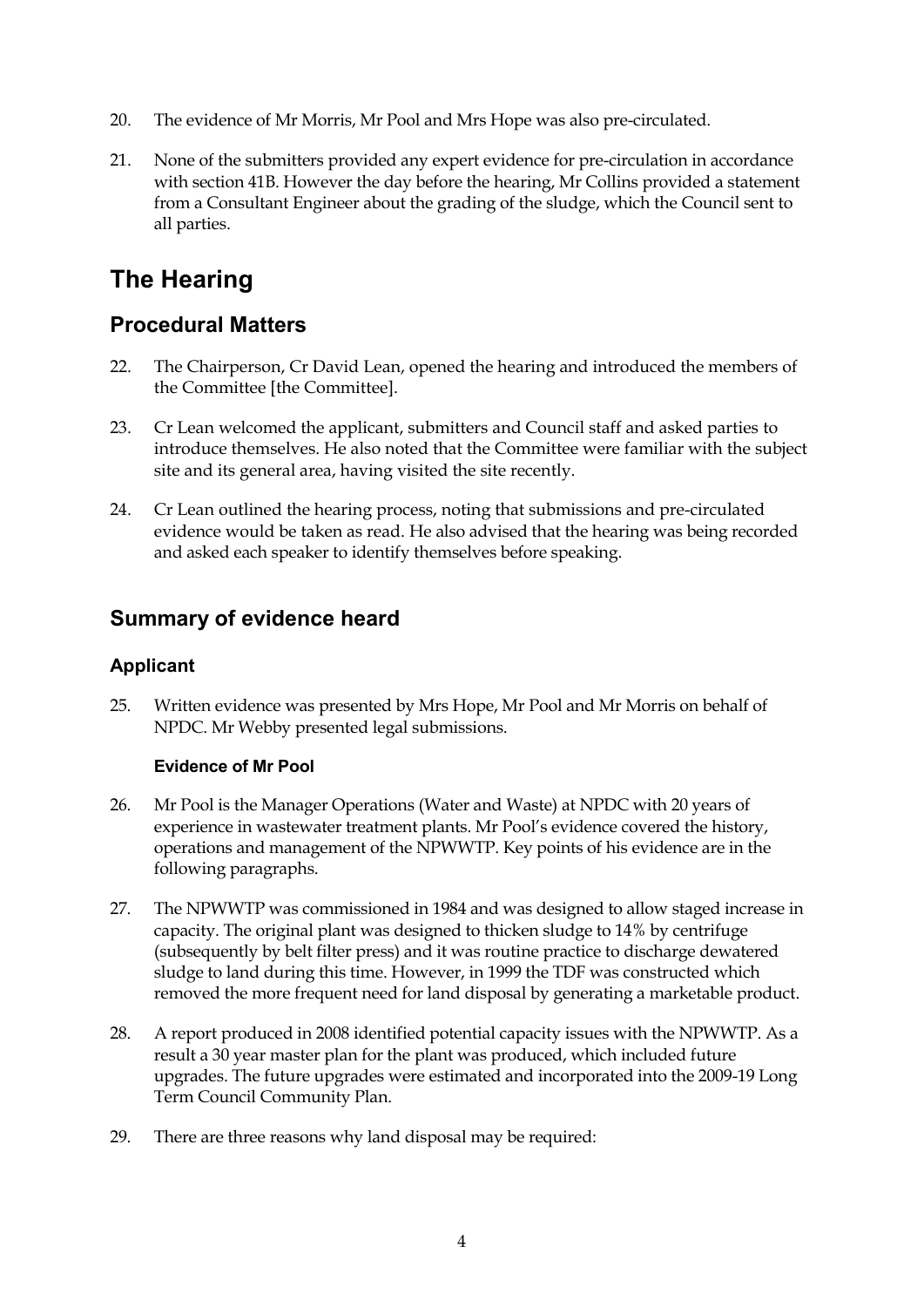- Excess load residential sewage has fairly consistent characteristics and trade waste is controlled by NPDC Bylaws which allow for appropriate planning. The plant is susceptible to illegal discharge and if the loads exceed the 12 day buffering capacity then land disposal is required;
- Equipment failure or breakdown The TDF is a highly mechanical and automatic process which experiences high rates of wear on moving components. The TDF is now 15 years old and is in the latter stages of its design life so it is becoming more susceptible to breakdowns; and
- Future replacement of the TDF It will need replacement at some stage, the management of the TDF replacement will need to take into account the need for an alternative disposal option during a change-over, but as a contingency measure, disposal to land maybe required.
- 30. Work has gone into mitigating the risk of excess sludge being produced, including looking into new technologies to increase the plant's operational capacity and reliability.
- 31. Mr Pool concluded that the exercising of this consent would not be undertaken lightly and will not be selected if there are viable alternatives. His evidence has shown that NPDC is undertaking measures to minimise the risk of an event that will require land disposal and this risk will decrease with further upgrades but a contingency option is still required as part of risk management.
- 32. In response to questions from the committee Mr Pool advised that areas B and C together have the capacity to receive around 6 months of sludge production.

#### **Evidence of Mr Morris**

- 33. Mr Morris is the Optimisation Engineer in the Waste Water section at NPDC and has worked within the Council waste and waste team since 1996. Mr Morris' evidence covered the NPWWTP sludge stream processing operation and the proposed methodology for the discharge of dewatered sludge to land. Key points of his evidence are in the following paragraphs.
- 34. The NPWWTP has the capacity to process normal peak loads and by using available storage has a 12 day 'buffering' capacity to respond to sludge processing facility maintenance, unusually high loads or equipment failures before land disposal is required.
- 35. The plant receives wastewater from 6 major pumping stations and this can derive from domestic or industrial sources. The domestic waste arrives in a predictable pattern, its quantity increases at a steady rate with population growth. Whereas industrial waste is much more variable in strength and volume, trade waste permits put controls in place to ensure they are within the plant's capacity. Industrial waste accounts for 30% of the NPWWTP load with 25% of that from one trade waste customer.
- 36. His evidence goes into details on how the waste is treated and describes specific processes and equipment. This includes describing the redundancy and buffering capacity of each process unit and that normal maintenance requirements at the plant can be accommodated without the need of disposal to land.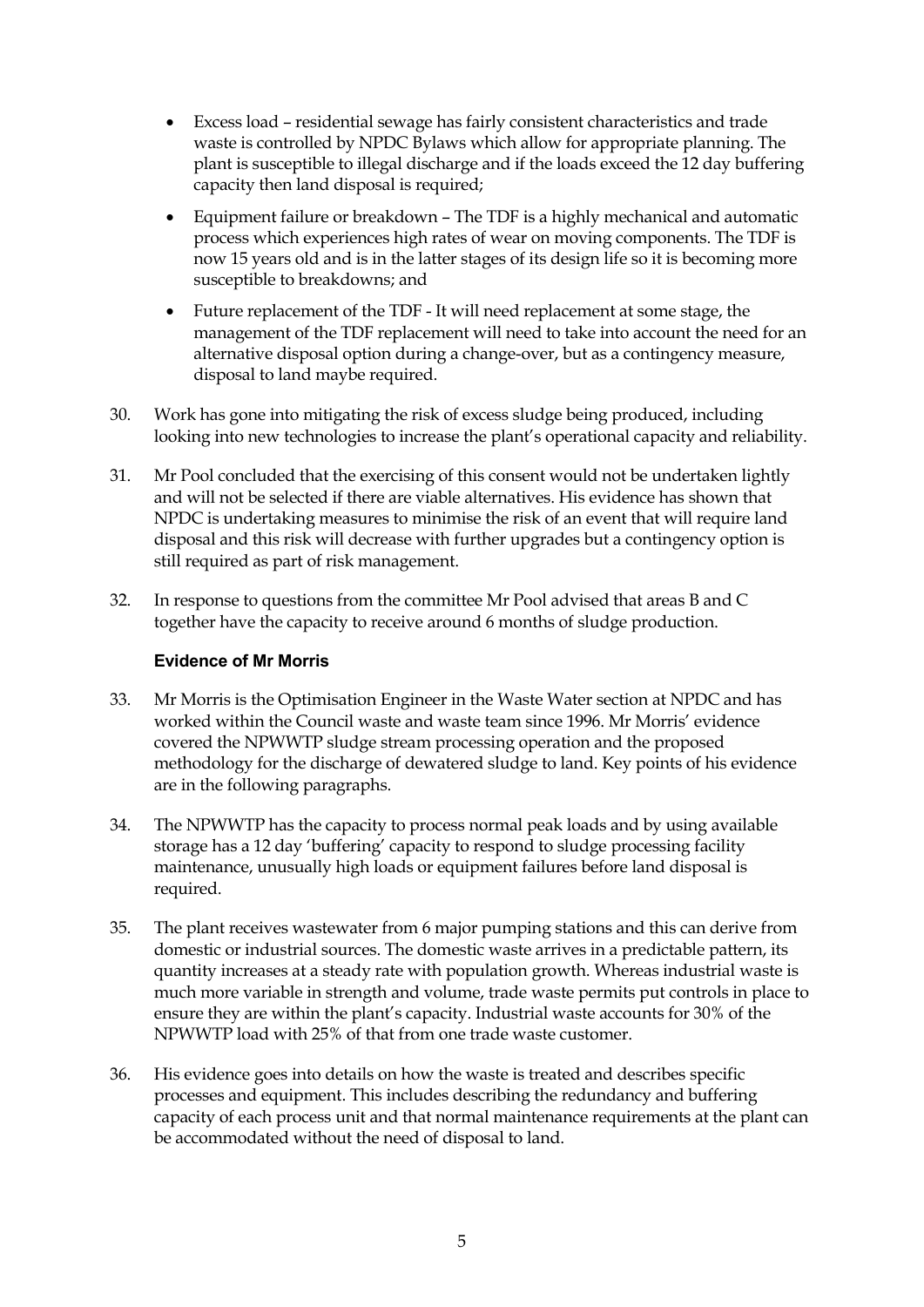- 37. Mr Morris provided an updated Management Plan to be considered as part of the application, and when doing so emphasised that:
	- only 'fresh' dewatered sludge is to be discharged;
	- any discharge will occur before 3pm each day and will be incorporated into the soil on the same day;
	- dewatered sludge is to be spread out using a tractor bucket, it is then incorporated into the soil using rotary hoes or discs;
	- following each application the area will be sown with grass; and
	- lime will be applied if necessary to ensure that the pH is at least 5.8.
- 38. The method of disposal proposed is an important management technique for reducing exposure to pathogens, maximising dilution and dispersion of contaminants, and minimising losses from wind or run-off after application.
- 39. The plant has sufficient buffering capacity to accommodate normal variations in load, including peak loads and planned maintenance, without the need to dispose to land. The proposed application method has been derived from over 30 years of land disposal experience elsewhere and will ensure that the risk of offensive odours being produced beyond the disposal site, or pathogens being released, is low.
- 40. Mr Morris responded to Mr Collins' contention that the sludge was not a 'B' grade biosolid. Although the dewatered sludge has not been treated for pathogens prior to soil incorporation (as required to meet the 'B' standard) the proposed disposal method including the extended exclusion period will safeguard the immediate public health threats. This conclusion has been based on the *Public Health Guidelines for the Safe Use of Sewage Effluent and Sewage Sludge on Land (1992)* which recommends soil incorporation as a method to safeguard public health threats.
- 41. Council staff asked Mr Morris clarification about the testing regime for dioxin levels in the dewatered sludge and the pH of the receiving soil. Mr Morris advised that the sludge had been tested for dioxin in 2014, but he could not immediately provide further detail. Subsequently he provided laboratory reports with the information. The pH of the receiving soils is 5.6 in Areas B and C, and 5.4 in Area A. Dioxin levels are well below any level of concern.

#### **Evidence of Mrs Hope**

- 42. Mrs Hope is the Manager Compliance Water and Wastes at NPDC with 16 years of experience in environmental management. Her evidence summarised the application, and proposed changes to it. She also addressed issues raised by submitters, commented on the consent conditions recommended in the Officer Report, and proposed changes to those conditions. Key points of her evidence are in the following paragraphs.
- 43. Changes to the application were:
	- reducing the proposed disposal areas to that shown in Figure 1;
	- the offer to discharge within 150 m of offsite buildings, only with approval of the occupier is withdrawn;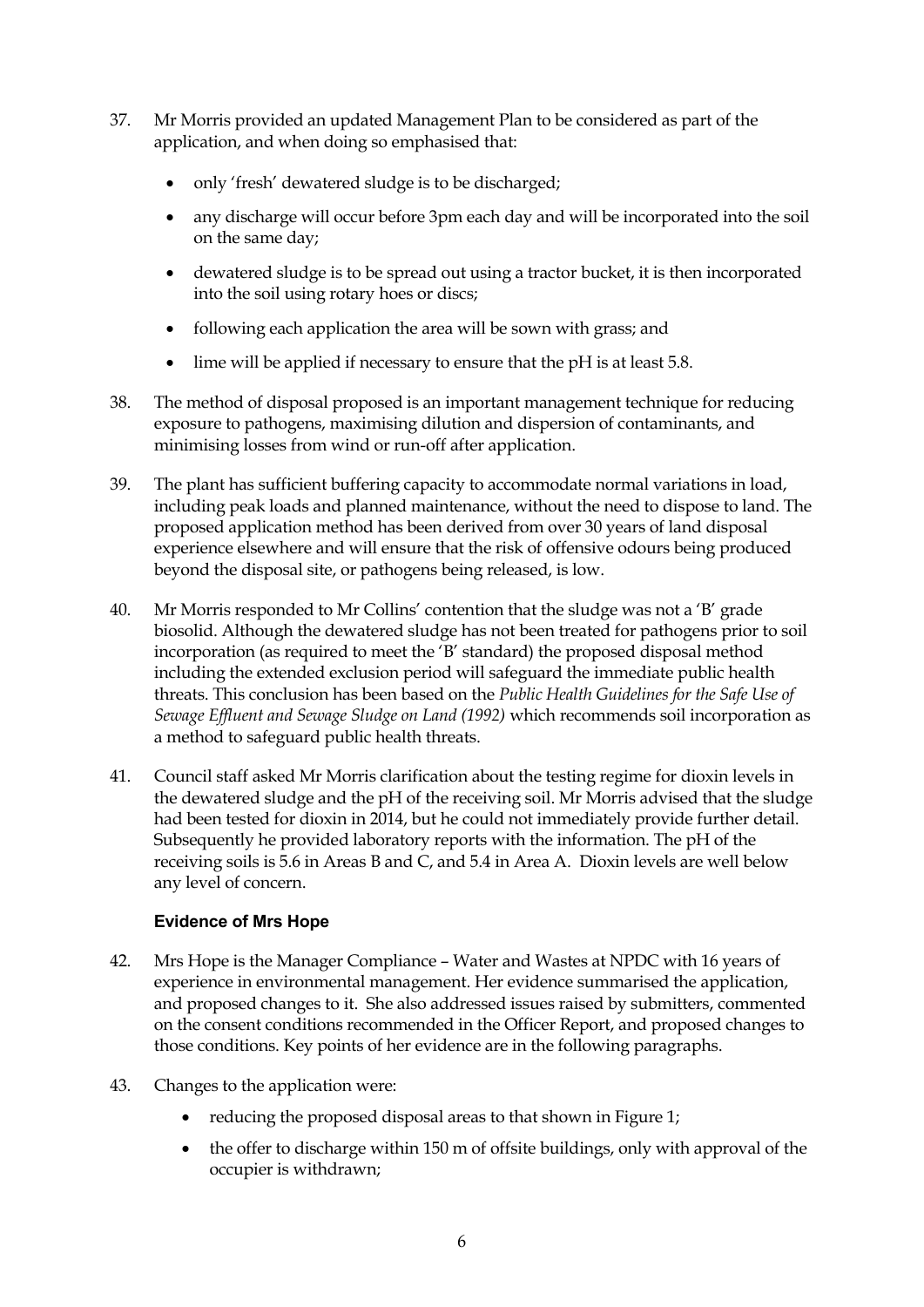- the application is to discharge dewatered sludge only; and
- changes to the Management plan as described by Mr Morris.
- 44. The discharge sites are within the land use designation for the NPWWTP under the New Plymouth District Plan.
- 45. The application is for a contingency discharge, and the likelihood of a discharge being required is very low.
- 46. There is potential for odour, however, the likelihood of that off-site odour occurring is extremely low.
- 47. A discharge, as proposed, would result in a limited period when odour could be released. This period is that between when the sludge is transported to the site and when it is incorporated into the soil. To minimise this risk of odour NPDC will ensure only fresh sludge is disposed to land and will impose time limit within which the dewatered sludge has to be incorporated into the soil.
- 48. NPDC needs a contingency option for sludge disposal to ensure best practice and reduce the potential for adverse effects.
- 49. The methodology proposed ensures that the potential for noxious or offensive odour during this activity is low. The methodology has proven effective in minimising effects on air, soil and water quality at the past sites. The frequency of the activity is expected to be low and short term.
- 50. Prompted by a question Mrs Hope stated that disposal at the Colson Road landfill is not an option because the designation does not allow the disposal of unstabilised sludge.

#### **Legal Submission (Mr Webb)**

- 51. Mr Webb acted as legal counsel for NPDC, his submissions are summarised in the following paragraphs.
- 52. NPDC generally agrees with the Officer Report, but have some disagreement on certain conditions, as detailed in Mrs Hope's evidence, including the condition that effectively limits the duration of consent to 5 years.
- 53. NPDC does not dispute Mr Collins' contention that the dewatered sludge at the time of land application cannot be considered a grade 'B' biosolid as defined in *Guidelines for the safe application of Biosolids to land in New Zealand* (2003).

#### **Submitters**

#### **Evidence of Alan Rasmussen**

- 54. Mr Rasmussen provided verbal evidence along with survey plans of his land parcel on the immediate southern boundary of the NPWWTP. His evidence is summarised in the following paragraphs.
- 55. His land is currently vacant but a new commercial building is being constructed.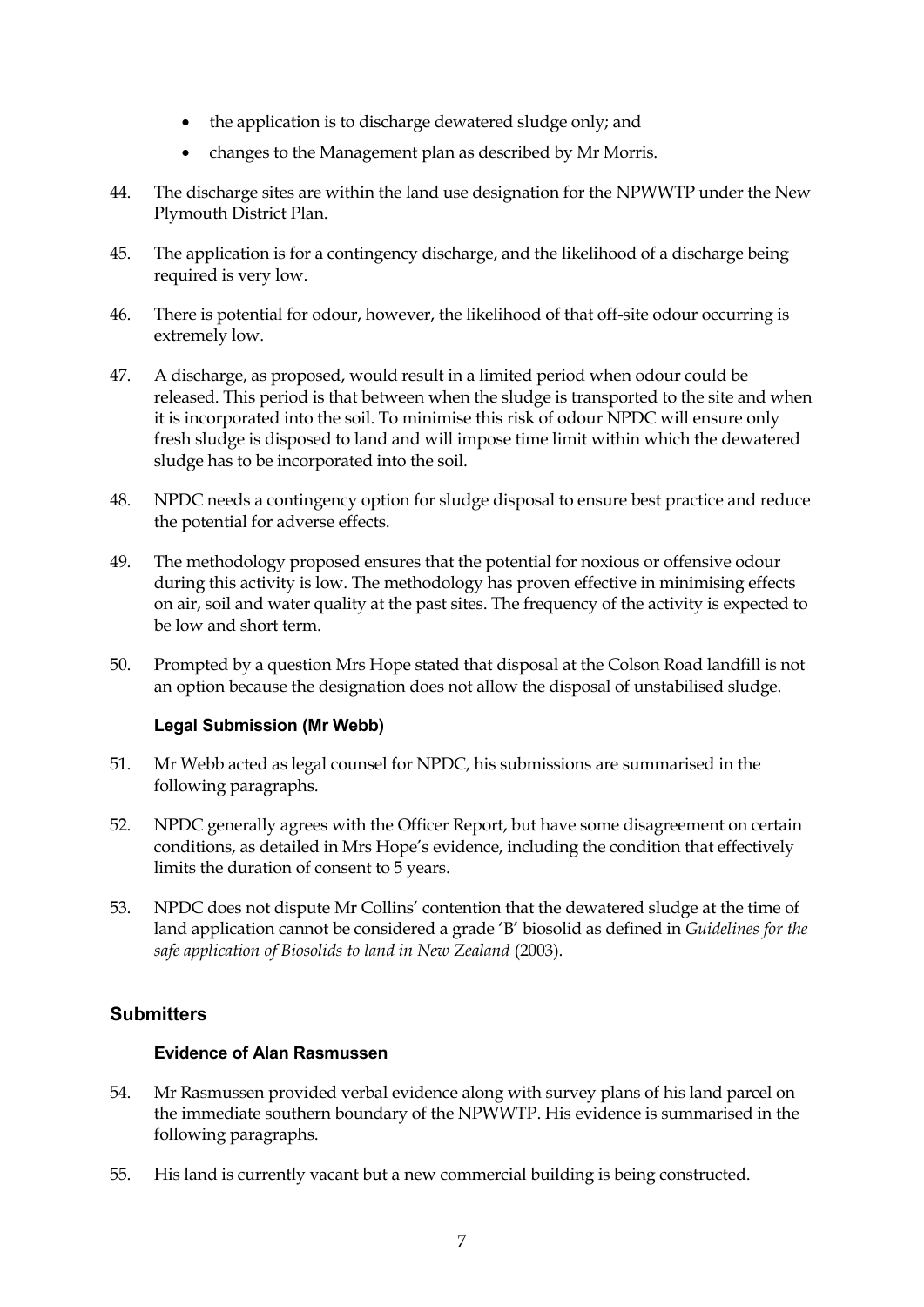- 56. His business is a landscaping business so he stores topsoil and other landscaping material outside. He does not believe that NPDC has appropriate mitigation measures in place to ensure that pathogens do not travel over the boundary and has concern that pathogens have the potential to accumulate on the products he stores outside and sells. Mr Rasmussen believes there is a health risk in selling and using these materials if dewatered sludge is disposed adjacent to the section.
- 57. Odour and airborne pathogens from the discharge will create an unsafe work environment and he could have to close his business during this time. The removal of proposed Area 'A' would resolve most of his issues raised but it will not satisfy them all.

#### **Evidence of Mr Collins**

- 58. Bubbles Limited owns property immediately to the south of Area 'A'. Mr Collins provided written and verbal evidence. He is a retired environmental scientist with a BSc in chemistry and MSc in Marine Physics with 30 years of experience. He stated that, although he has expert qualifications he can not be considered as one in this situation because he is acting as an advocate. His evidence is summarised in the following paragraphs.
- 59. The evidence included a statement from Brett Eaton, a Senior Process Engineer from Cardno BTO, that the sludge proposed for disposal does not meet 'B' standard as stated in the Officer Report. The sludge would only be considered a 'B' grade biosolid once the dewatered sludge has been discharged to land and undergone a withholding period.
- 60. The evidence also included a statement from the Medical Officer of Health stating that because the sludge does not meet 'B' classification its disposal as proposed is not best practice.
- 61. Sites to the south of the NPWWTP are zoned 'Industrial C' and workplaces are based both indoors and outdoors so any buffer distances used to buildings do not take into account the outdoor workspace, leaving workers in these areas unprotected.
- 62. A discharge may be necessary during heavy rain and in such weather the discharge will likely lead to pathogens being transported to surface water or beyond the boundary.
- 63. He does not agree with the evidence supplied on groundwater and the movement of pathogens within the water table, he believes there is an unacceptable risk to public health.
- 64. The application should be declined, but in the event that it is granted the following consent conditions need to be included:
	- All waste will comply will a minimum of 'B' grade stabilization before being applied to land,
	- No discharge occurs within 225 metres of the southern boundary of the site,
	- Vector control will be such that no birds or other animals carry waste outside the site boundary,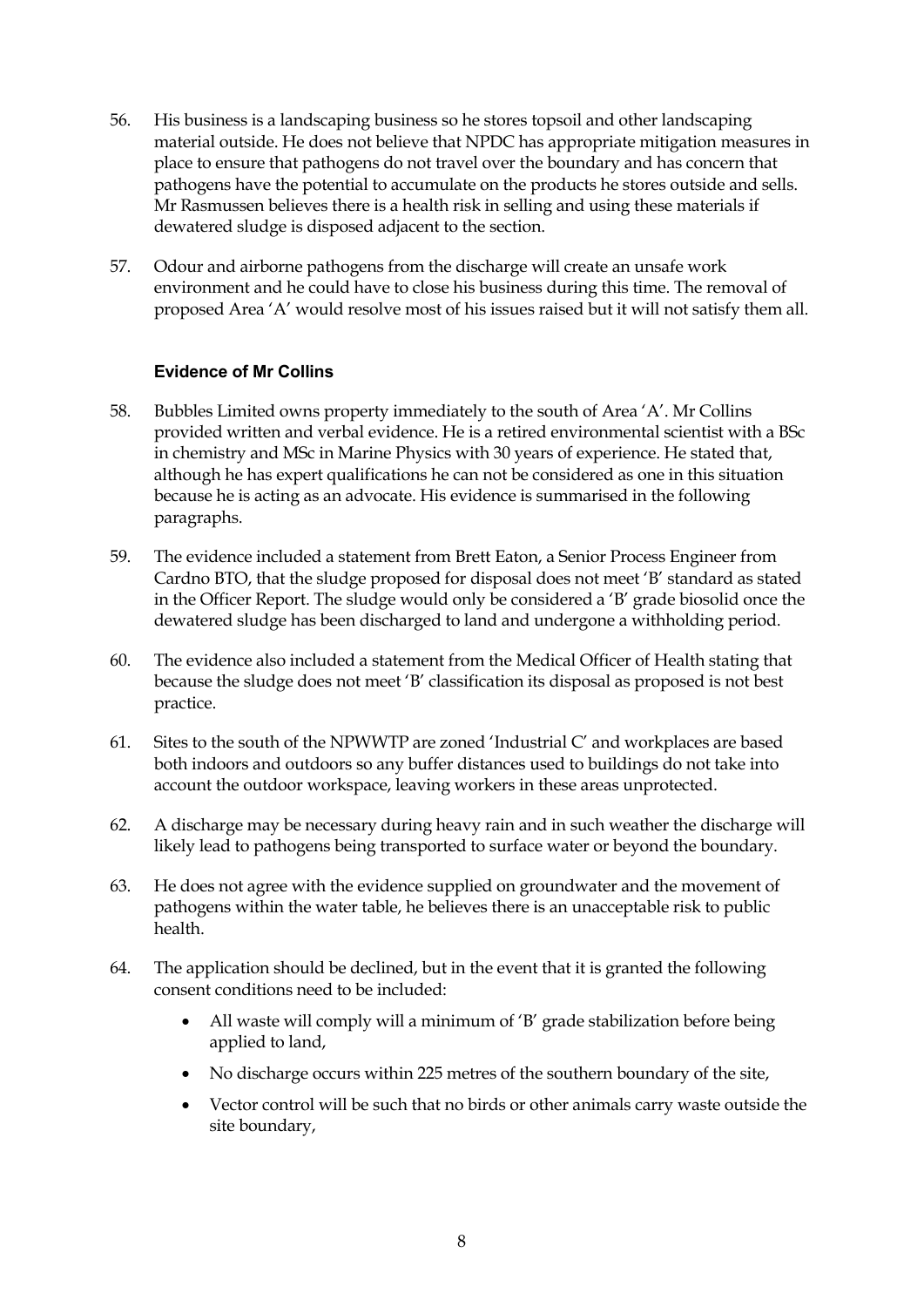- A monitoring programme including borehole monitoring will be carried out that includes his property to ensure no contaminants are transported outside the boundary,
- Sludge will not be disposed of to land if there is rain or surface flooding at the time, and
- After incorporation into the soil, the soil shall be kept wet at all times until new grass has become established.

#### **Evidence of Mr Olsen**

- 65. Mr Olsen provided verbal evidence in support of NPE-Tech Ltd and CMO Properties submission. His evidence is summarised in the following paragraphs.
- 66. They have accepted the current odours associated with the NPWWTP, however, the proposal will see odours exceed the current levels and duration that his staff are currently subject to.
- 67. The application stated that there would be signage advising of the discharge but simply placing signage to warn of the risk in the area does not change the effect on air quality and may also send the wrong message to potential clients.

### **Presentation of Officer Report**

- 68. Mr McLellan presented the Officer Report.
- 69. Mr McLellan advised that Council officers, after hearing the evidence, have modified the recommended conditions. He tabled a document with a modified set of recommended conditions and orally made further modifications. The oral changes were:
	- Inclusion of a new condition requiring that 'Area A' is used only after the others areas have reached capacity; and
	- Condition 8 is removed and dioxin is included in the second list of parameters in condition 7, that is, the list that allows for the provision of the most recent analysis that is more than 12 months old.

### **Applicant's right of reply**

70. Mr Webb's reply on behalf of NPDC was brief. His key points were that NPDC wants the authority to discharge for a period of 10 years, and during major upgrades to sludge processing equipment. A shorter duration than that applied for and not allowing a discharge resulting from the TDF being replaced would impose an unfair and unreasonable burden on NPDC and the ratepayer, as they will subsequently be going down the same process in 5 years time.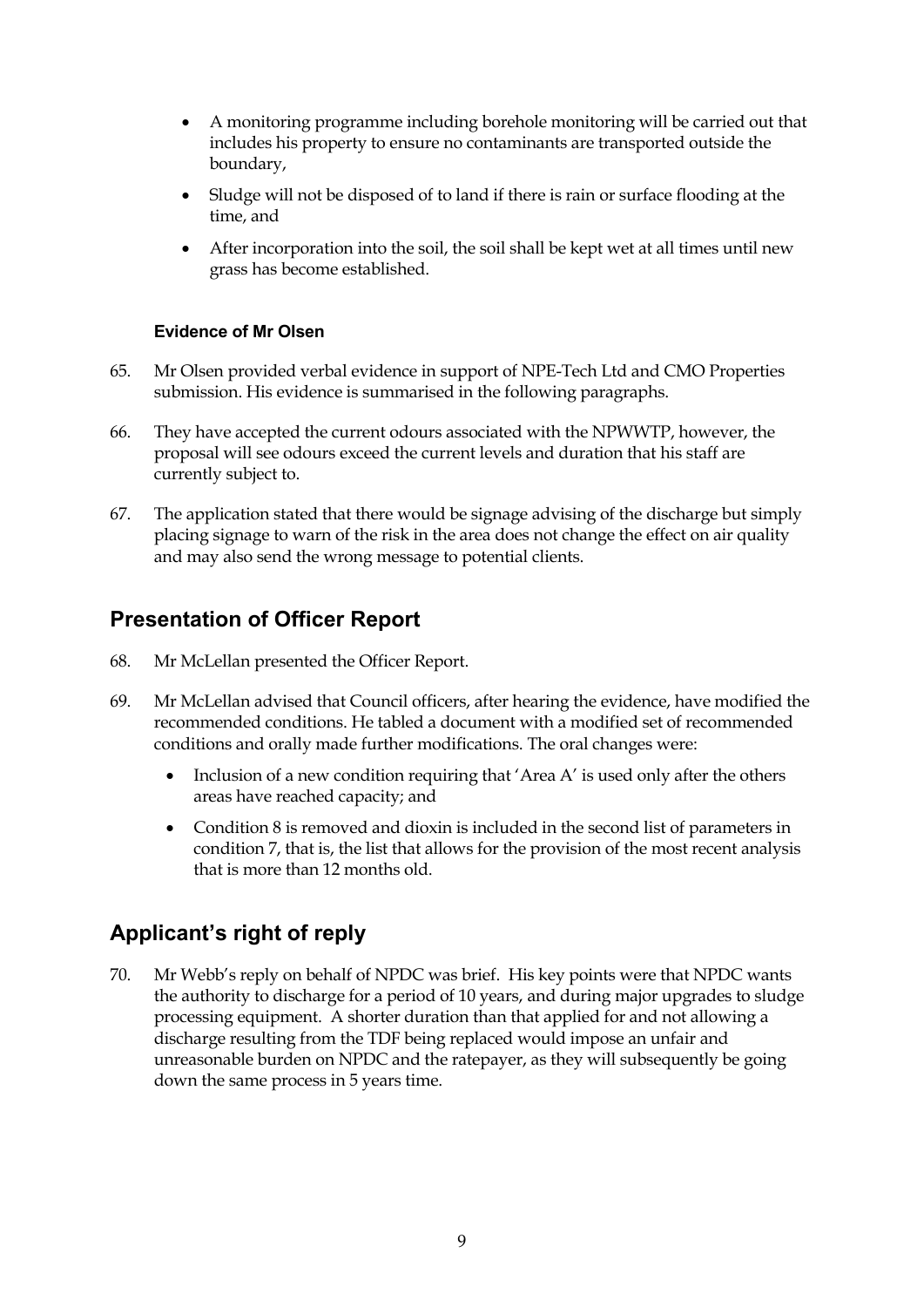### **Hearing closure**

- 71. Cr Lean, on behalf of the Committee, thanked the submitters and the applicant for the information they provided and the manner in which it was presented.
- 72. Cr Lean noted that all evidence presented at the hearing would be carefully considered and a written decision would be issued in accordance with the timeframe in the RMA.

## **Principal issues in contention**

73. The RMA requires the Committee to identify the principal issues in contention and the main findings of fact. The Committee determines the principal issue in contention to be the discharge of odour and airborne pathogens beyond the boundary.

# **Main findings of fact**

- 74. The Committee deliberated on the application, the submissions, the Officer Report, and other evidence presented, with particular regard to the matters which it is required to address under the RMA. The evidence presented has led the Committee to the findings detailed in the following paragraphs.
- 75. Disposal at the Colson Road landfill could occur if the sludge is stabilised or if the designation is changed. Both options are costly but available for NPDC to pursue.
- 76. The fact that NPDC is investigating options for upgrading the TDF and alternative disposal sites is a significant impediment to granting any long term consent. It is clear from the evidence of NPDC staff at the hearing that the timing of any TDF upgrade is political, rather than a technical or financial, decision.
- 77. Regardless of the 'grading' of the discharged material in any guidelines there is no public access to the disposal areas and if managed properly the risk of pathogens being transported to nearby properties is very small. Any environmental effect resulting from a risk to public health from a discharge at any of the proposed sites is therefore less than minor.
- 78. Discharging only when the soil pH is at or above 5.8 is essential for avoiding adverse environmental effects, so NPDC needs to take immediate action to increase the pH to this level in anticipation of any intention to exercise the consent.
- 79. The proposed activity, if not managed appropriately, may result in the discharge of odour or airborne pathogens beyond the boundary during and after the dewatered sludge is disposed.
- 80. Taking into account that:
	- no sludge withdrawn from the main aeration basins for more that 24 hours will be discharged;
	- soil incorporation will be completed on the day of discharge;
	- there is to be comprehensive incorporation, rather than just folding in, of dewatered sludge;
	- NPDC has volunteered to not use the southern part of Area B closest to submitters;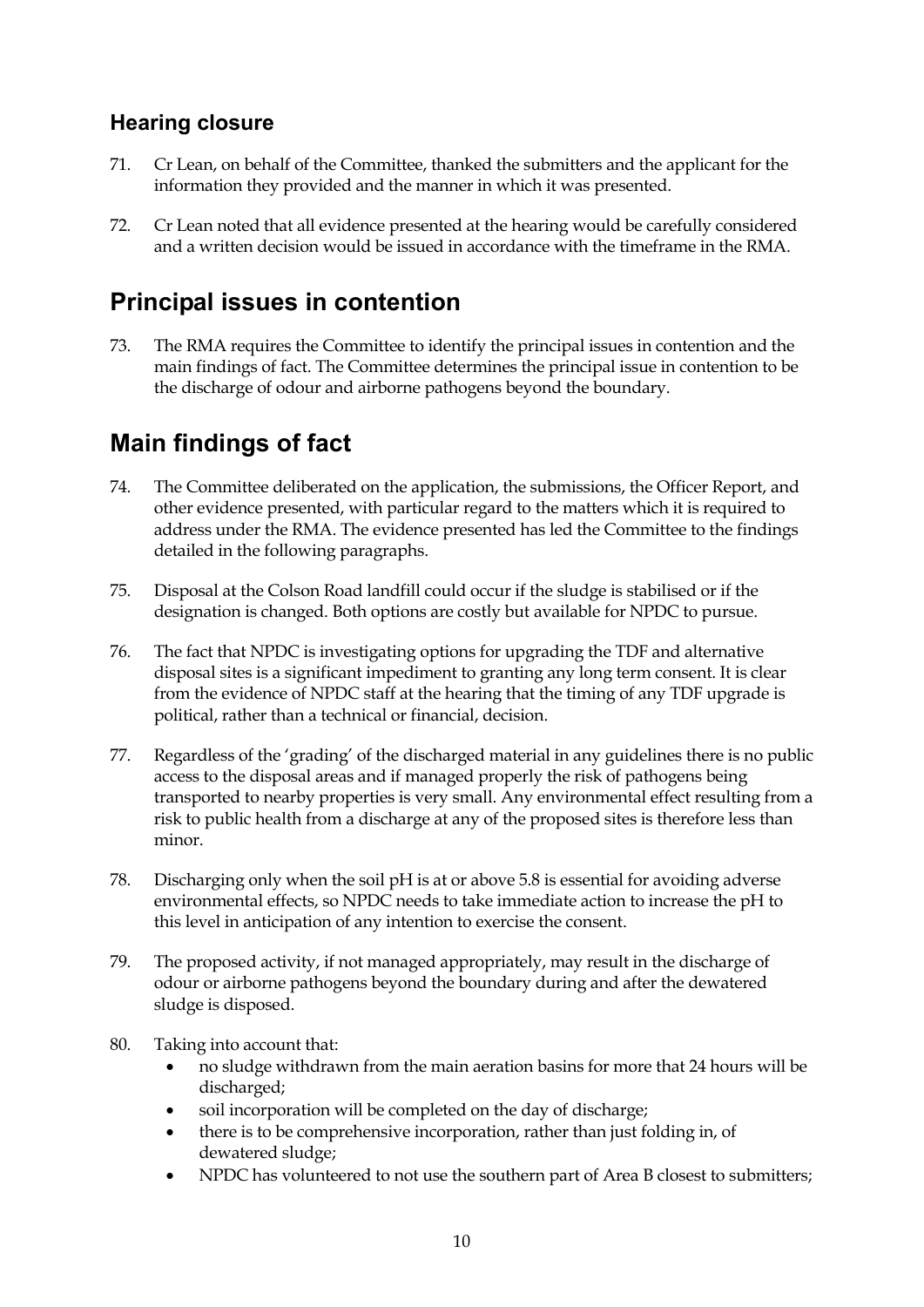- the frequency of wind direction from Area B or C towards submitters is low; and
- the prevailing nature of local air quality (i.e. the NPWWTP with existing sludge management facilities);

when undertaken on Areas B and C, there is an acceptably low risk of this activity being offensive to neighbouring properties taking into account the suite of factors described above.

- 81. However, the discussion and conclusion in the previous paragraph do not apply to Area A. Recognising that:
	- Area A is extremely close to neighbouring properties (a matter of a few metres compared to 370 m for Area C), and this proximity would increase the intensity of any odour reaching these properties;
	- Area A has a relatively long common boundary with neighbouring properties and this would lead to a greater likelihood of odour occurring across the boundary;
	- there is an inherent absence of certainty associated with the uncontrolled discharge of odourous contaminants;
	- Areas B and C together would provide sufficient area to dispose of about 6 months of sludge production; and
	- the need for a precautionary approach;

the environmental effects of odour from the proposed discharge to Area A can not be adequately avoided, remedied or mitigated. So any discharge to Area A is disallowed.

- 82. The environmental risk associated with a discharge on Areas B and C is acceptable in the circumstances. However, the circumstances are that the TDF will soon require an upgrade (which has been budgeted for), the likelihood of breakdowns will continue to increase until an upgrade is completed and there is currently no way to dispose of excess sludge, therefore allowing any discharge must be considered as an interim contingency measure only. Long term disposal options can only be made once NPDC has made its decision about upgrading the TDF and completed its investigation into alternative disposal sites.
- 83. A consent authorising a discharge only until 2020, and only during breakdowns and at the times sludge production exceeds the drying capacity, is therefore appropriate.

## **Relevant statutory provisions**

84. The relevant statutory provisions are detailed in the Officer Report and, although they form part of this decision, they are not repeated.

# **Decision**

The Committee, acting pursuant to the powers delegated to it by the Taranaki Regional Council, hereby grants the following resource consent subject to the conditions detailed below for a period to 1 June 2022:

**Consent 9984-1.0–** to discharge contaminants onto and into land and into air at the New Plymouth Wastewater Treatment Plant on a contingency basis.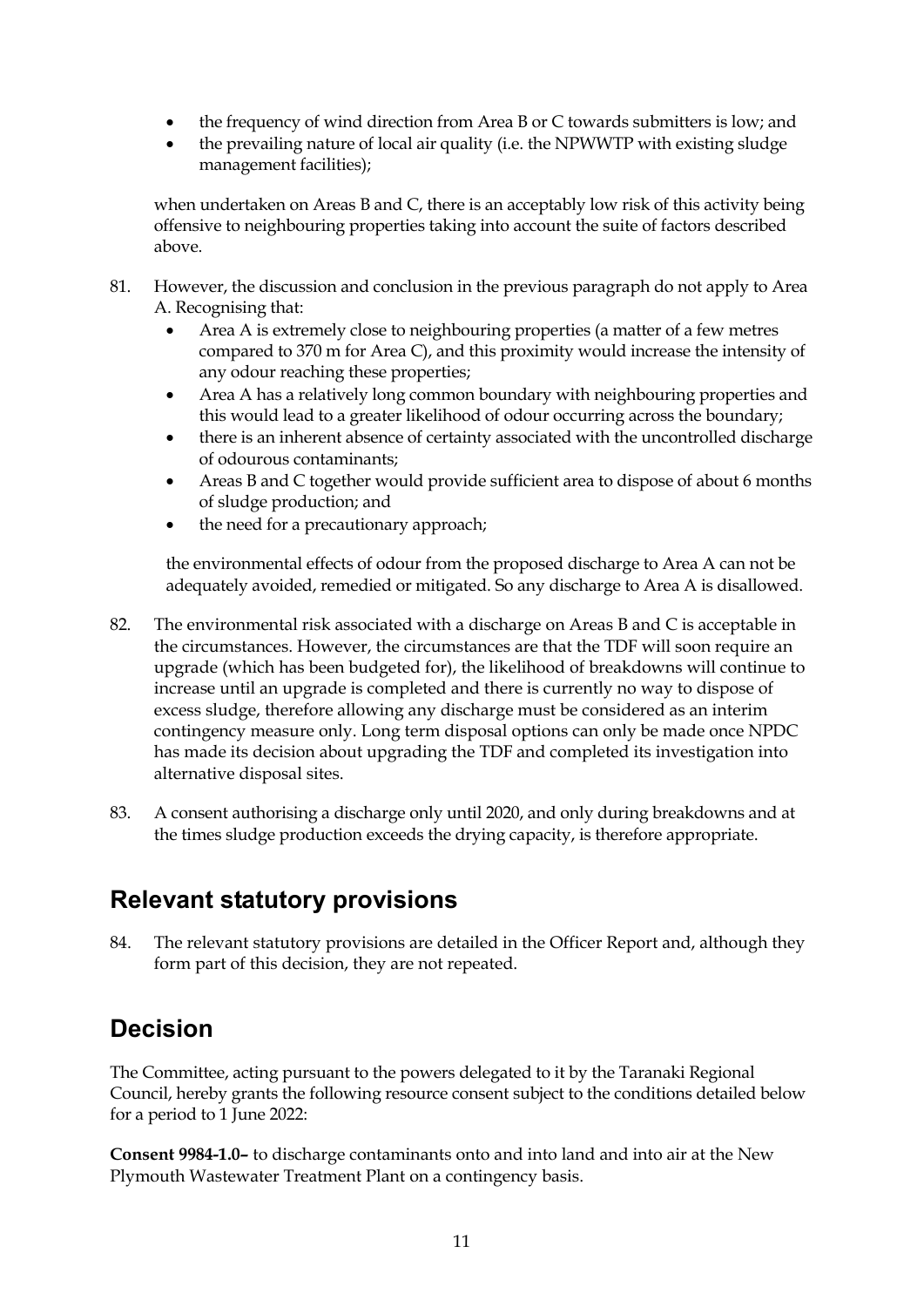#### **General condition**

a. The consent holder shall pay to the Taranaki Regional Council all the administration, monitoring and supervision costs of this consent, fixed in accordance with section 36 of the Resource Management Act.

#### **Special conditions**

- 1. This consent only authorises the discharge of dewatered sludge from the New Plymouth Waste Water Treatment Plant on to the areas marked, 'B' and 'C' on Figure 1 (attached).
- 2. There shall be no discharge of sludge after 1 June 2020.
- 3. The discharge may occur only in the following circumstances:
	- (a) the Thermal Drying Facility is not operational due to an unforeseen breakdown; or
	- (b) the Thermal Drying Facility is operating as normal but sludge volume exceeds its operational capacity because:
		- of a significant temporary increase in sludge production and no onsite storage is available: or
		- process issues resulting in reduced ability to process sludge.
- 4. The consent holder shall at all times adopt the best practicable option, as defined in section 2 of the Resource Management Act 1991, to prevent or minimise any actual or likely adverse effect on the environment associated with the discharge of contaminants from the site.
- 5. The consent holder shall undertake a programme of sampling and testing that monitors the effects of the exercise of this consent on fresh water, groundwater and soil properties to assess compliance with this consent (the 'Monitoring Programme'). The Monitoring Programme shall be submitted to the Chief Executive, Taranaki Regional Council ('the Chief Executive') for approval, acting in a certification capacity, within 60 days of this consent commencing, and shall detail the specific parameters to be analysed pursuant to condition[s 7](#page-17-0) and 8.
- 6. The Monitoring Programme shall include sampling of groundwater from bores installed in accordance with NZS 4411:2001. The bores shall be of a depth, location and design determined after consultation with the Chief Executive, Taranaki Regional Council.
- <span id="page-17-0"></span>7. The consent holder shall take representative samples of the waste before each discharge event and have it analysed for:
	- (a) Heavy metals;
	- (b) Pathogens; and
	- (c) Nitrogen, potassium and sodium.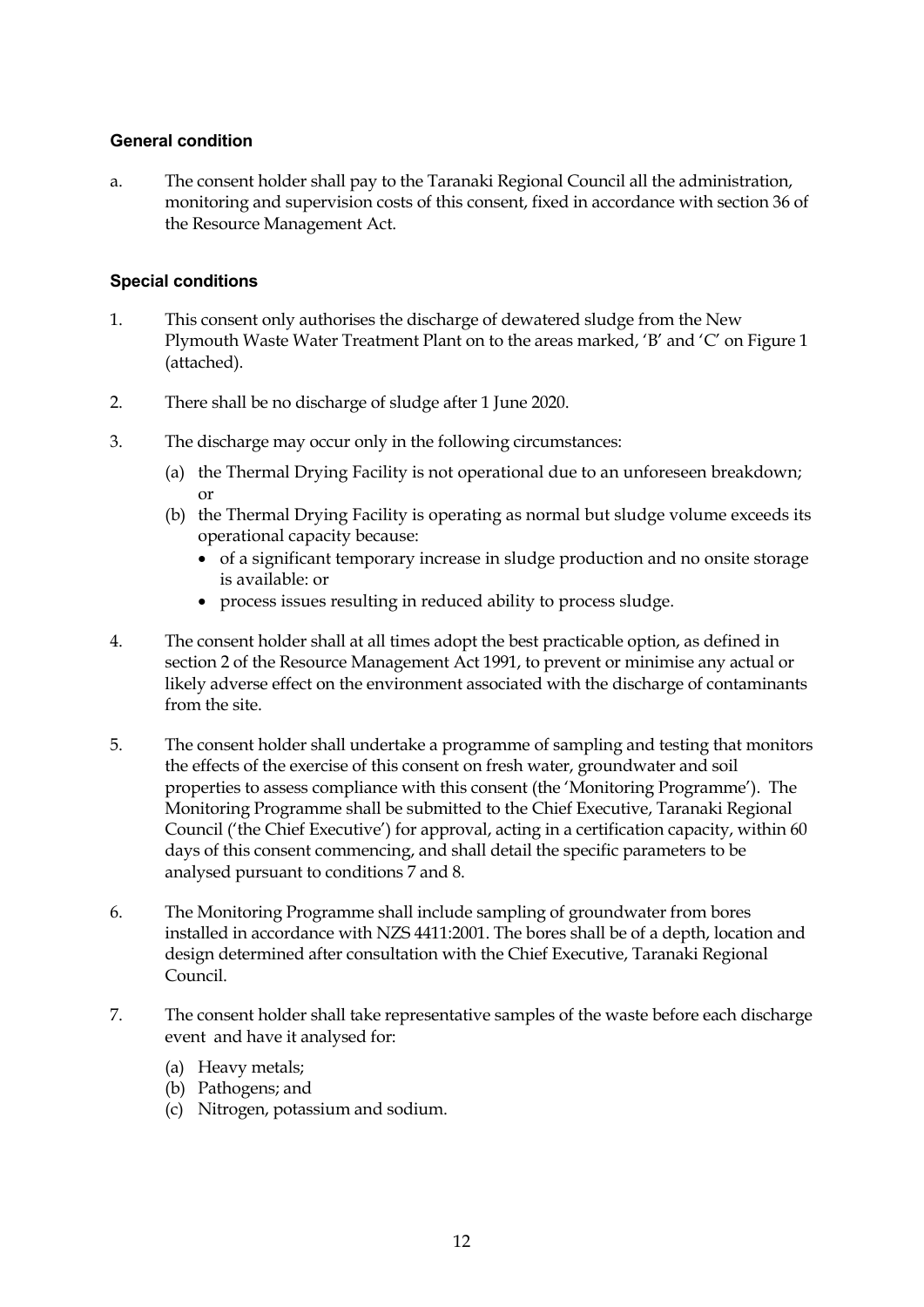- 8. Before 31 July each year the consent holder shall also forward routine monitoring data of dewatered sludge and dried biosolids for the 12 month period ending on 30 June, or the most recent analysis if this is greater than 12 months:
	- a) Heavy metals;
	- b) Dioxin;
	- c) Organochlorides;
	- d) Pathogens; and
	- e) Nitrogen, potassium and sodium.
- 9. No discharge of sludge shall occur at any time when any of the contaminants in the following table exceed the concentration indicated in any groundwater down gradient of the sludge disposal area or in either of the two unnamed tributaries of the Waiwhakaiho River immediately to the north and south of the treatment plant.

| Contaminant                          | Concentration       |
|--------------------------------------|---------------------|
| Ammonia (NH <sub>3</sub> )           | 10 g/m <sup>3</sup> |
| Oxidised Nitrogen (NO <sub>3</sub> ) | 50 g/m <sup>3</sup> |
| Faecal Coliforms                     | 1000 per 100 ml     |

- 10. No discharge shall occur within:
	- (a) 20 metres of a surface water body;
	- (b) 10 metres of a neighbouring property; or
	- (c) 150 metres of a residential building.
- 11. Any discharged sludge shall be spread evenly as practicable over the disposal area at a rate not exceeding 1000 tonnes per hectare in any single application and incorporated into the top 150 mm as soon as practicable but no later than midnight on the day of application.
- 12. As soon as practicable following the discharge of dewatered sludge, areas shall be sown into pasture or crop. The consent holder shall monitor revegetation and if adequate establishment is not achieved within two months of sowing, shall provide a report to the Chief Executive, Taranaki Regional Council detailing a programme for stabilising the soil and preventing visible dust from blowing off the disposal area.
- 13. As soon as practicable after this consent commences the consent holder shall ensure that the pH of the receiving soil is no lower than 5.8, and at all times after that remains higher than 5.8.
- 14. The discharge, either by itself or in combination with discharges to air from other sources on the site of the New Plymouth Waste Water Treatment Plant, shall not cause an odour beyond the boundary of the site that is offensive or objectionable.

*Note: For the purposes of this condition:* 

- *(i) The consent holder's site is defined as Secs 5-6 SO 314271 Pt Sec 224 Hua Dist Blk II Paritutu SD; and*
- *(ii) Assessment under this condition shall be in accordance with the Good Practice Guide for Assessing and Managing Odour in New Zealand, Air Quality Report 36, Ministry for the Environment, 2003.*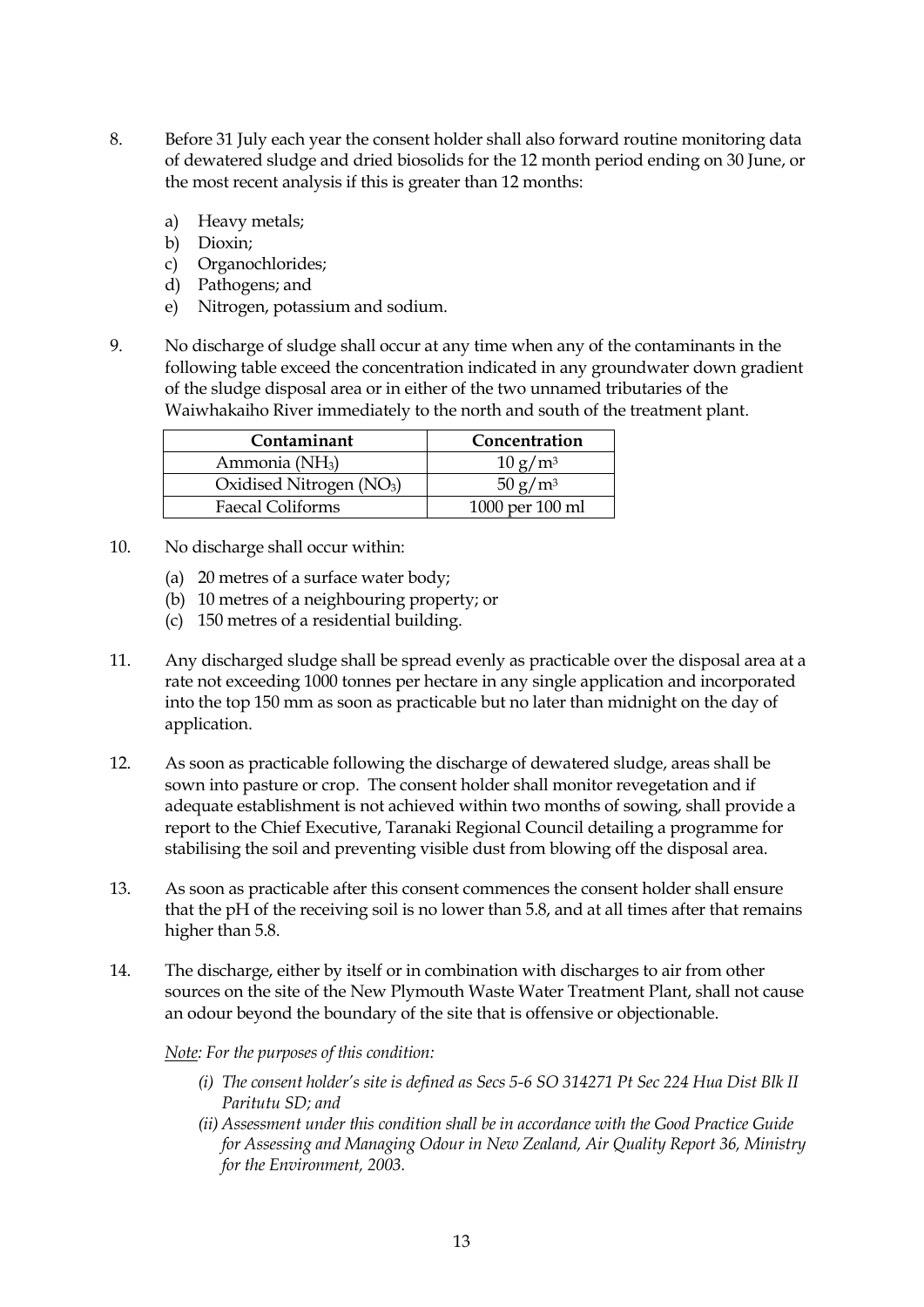- 15. On each occasion that a discharge occurs the consent holder shall notify the Chief Executive, Taranaki Regional Council, at least 2 working days beforehand. Notification shall be emailed to [worknotification@trc.govt.nz.](mailto:worknotification@trc.govt.nz) Notification shall include the following information:
	- (a) the consent number;
	- (b) the expected volume to be discharged;
	- (c) the specific circumstances that have resulted in the need to discharge;
	- (d) the specific area over which the waste will be discharged; and
	- (e) the likely duration of the discharge.
- 16. The consent holder shall keep records of the following:
	- (a) volumes of material disposed;
	- (b) disposal area[s], including a map showing individual disposal areas with GPS coordinates;
	- (c) dates of commencement and completion disposal events;
	- (d) results of the sampling required by conditions 7 and 8;
	- (e) dates that sowing disposal areas occurred;
	- (f) details of monitoring, including sampling locations, sampling methods and the results of analysis.

and shall provide the records to the Chief Executive, Taranaki Regional Council on request or by 31 August of each year, a report on all records required to be kept in accordance with this condition, for the 12 month period ending on the previous 30 June.

| Constituent   | <b>Standard</b><br>[mg/kg dry weight] |
|---------------|---------------------------------------|
|               |                                       |
| Arsenic       |                                       |
| Cadmium       |                                       |
| Chromium      | 600                                   |
| Copper        | 100                                   |
| Lead          | 300                                   |
| Mercury       |                                       |
| <b>Nickel</b> | 60                                    |
| Zinc          | 300                                   |

17. The concentration of heavy metals in the soil shall not exceed the values in the following table:

- 18. The discharge shall be undertaken in accordance with a 'Management Plan' prepared by the consent holder and approved by the Chief Executive, Taranaki Regional Council, acting in a certification capacity. The plan shall detail how the discharge will be managed to achieve compliance with the conditions of this consent and shall include but not be limited to:
	- (a) The situations when the consent maybe exercised;
	- (b) A detailed map of the discharge site;
	- (c) The process of notifying interested parties;
	- (d) Steps undertaken to prepare the site;
	- (e) Steps to be taken to ensure that the soil pH in the discharge areas are at a minimum of 5.8 and remains above 5.8: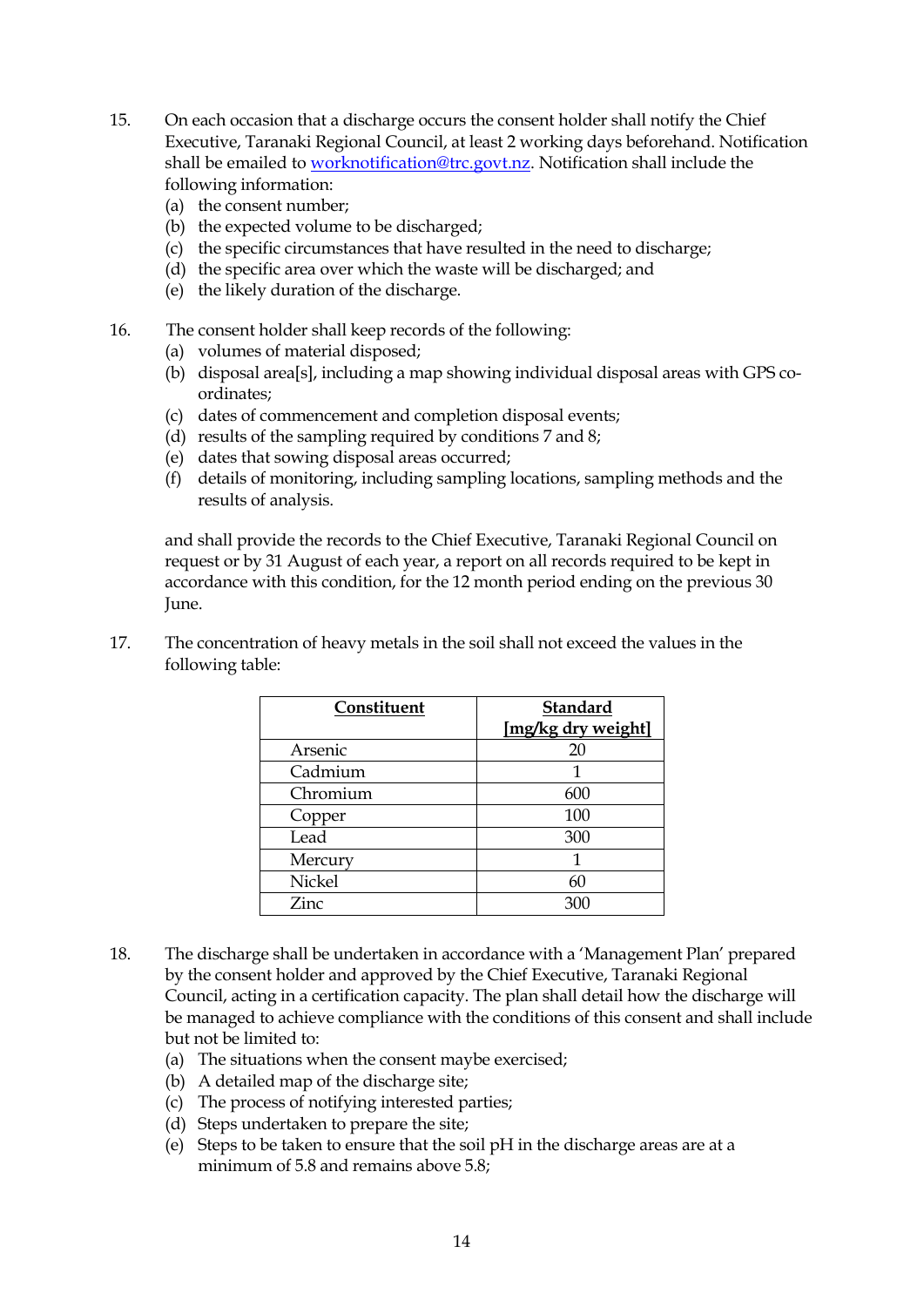- (f) Methods to ensure the generation of dust is avoided;
- (g) How the sludge will be disposed;
- (h) Details of how the disposal of sludge is to be managed to ensure no over runoff occurs;
- (i) Details of how records will be kept; and
- (j) How the site will be reinstated.

The Management Plan shall be submitted to the Chief Executive, Taranaki Regional Council for approval with 90 days of this consent commencing.

- 19. Before exercising this consent, the consent holder shall prepare and thereafter regularly update a 'Contingency Plan' that details measures and procedures that will be undertaken in the event of odour beyond the boundary of the site that is offensive or objectionable . The plan shall be approved by the Chief Executive, Taranaki Regional Council, acting in a certification capacity as being adequate to avoid, remedy or mitigate the environmental effects of such an event.
- 20. In the event that any archaeological remains are discovered as a result of works authorised by this consent, the works shall cease immediately at the affected site and tangata whenua and the Chief Executive, Taranaki Regional Council, shall be notified within one working day. Works may recommence at the affected area when advised to do so by the Chief Executive, Taranaki Regional Council. Such advice shall be given after the Chief Executive has considered: tangata whenua interest and values, the consent holder's interests, the interests of the public generally, and any archaeological or scientific evidence. The New Zealand Police, Coroner, and Historic Places Trust shall also be contacted as appropriate, and the work shall not recommence in the affected area until any necessary statutory authorisations or consents have been obtained.
- 21. At least once every year, the consent holder shall convene a meeting with representatives of the Taranaki Regional Council, interested submitters on the application for this consent and adjacent landowners or occupiers. The meetings shall be for the purpose of reporting on and discussing matters relating to the exercise of this consent including, but not limited to:
	- (a) Consent monitoring;
	- (b) Consent compliance; and
	- (c) Details of the proposed upgrade to the Thermal Drying Facility, including timing.

This meeting may be held in conjunction with the annual meeting required by condition 22 of coastal permit 0882-4.

22. This consent shall lapse on 1 June 2020, unless the consent is given effect to before the end of that period or the Taranaki Regional Council fixes a longer period pursuant to section 125(1)(b) of the Resource Management Act 1991.